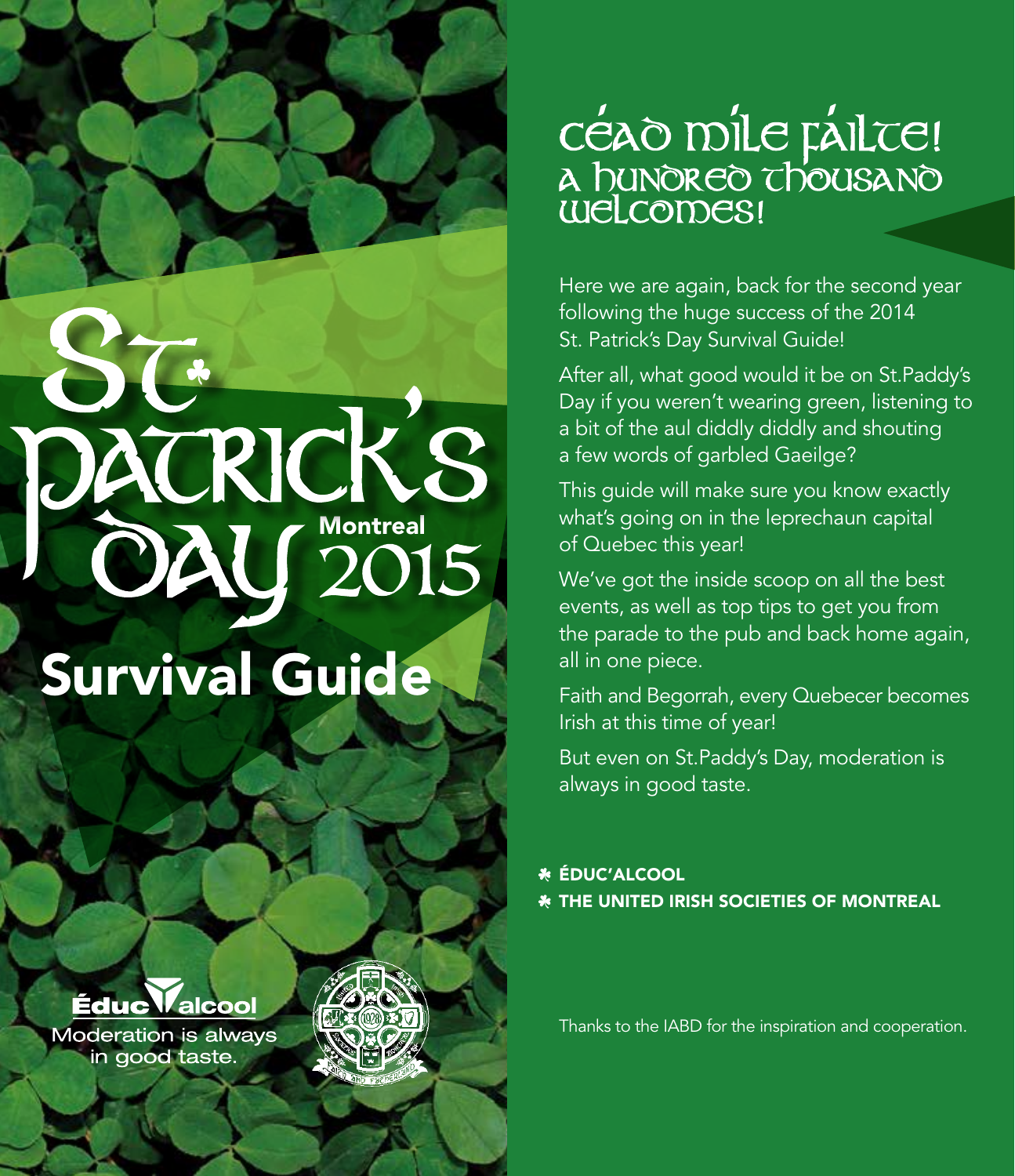## Upcoming **Events**

## Parade: March 22, 2015

The 192nd consecutive Montreal St. Patrick's Day Parade is scheduled to begin at 12 p.m. on Sunday, March 22, 2015, at the corner of Fort and Ste. Catherine and will proceed east to Phillips Square.

### Awards Banquet and Dinner Dance

The final event of the Irish season! Presentation of parade awards, dinner, silent auction, dancing and celebrations to mark the end of yet another great season. Tickets are limited. See website for more information.

#### Tweet, share and connect

Share your pictures of the St. Patrick's Day Parade and the whole Irish Season on Twitter, Instagram and Facebook and we'll post them! Use #MTLStPaddys, @uismtl or @educalcool.

## A one and a two and a 3-4!

Yes, it's St. Paddy's Day, so on this special occasion, you lasses may have 3 drinks and the lads may have 4, instead of the usual limits of 2 drinks for women and 3 for men.

But weekly maximums don't change. It's still 10 drinks for women and 15 for men.

#### And more...

For complete details and the full schedule: www.montrealirishparade.com/events/full-calendar

To volunteer and/or become a parade marshal please visit the UISM website, Facebook or Twitter for more information.



#### Get your green flag!

Great news! Éduc'alcool and the United Irish Societies of Montreal will be handing out free green flags for you to wave and add yet another bit of green to the crowd lining the parade route. Tens of thousands of flags will be handed out by special representatives leading the parade. Three cheers for the green!

# What's a Standard Drink?

There is the same amount of alcohol in one regular beer, one glass of wine, one glass of fortified wine and one shot of spirits. Each of these is considered a standard drink.

With cider, malt-based beverages or pre-mixed drinks (e.g. coolers), which are usually but not always served in a 142 ml/5 oz glass, you have to check the bottle label for the alcohol content, which can be anywhere from 2.5% to 20%.

educalcool.qc.ca/en/standard